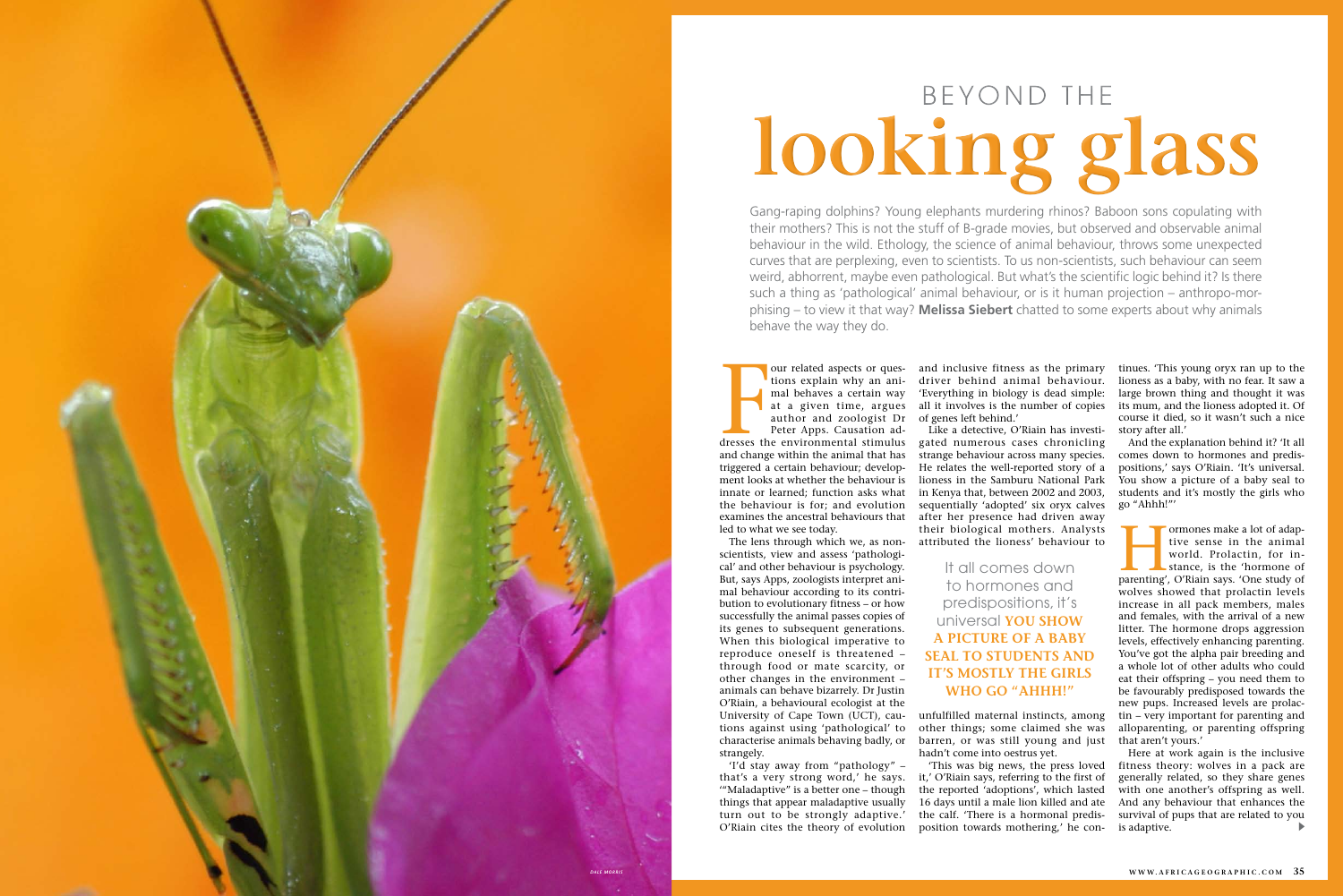

**OPPOSITE A herd of elephants moves through the lush Caprivi vegetation.**

**BELOW Young hyaenas. Siblings will start to nip and gambol with each other within hours of birth to establish rank.** 

mals' drive to reproduce travelling together may not choose to themselves goes awry. A lot of mate with these young outlaws,' weird animal behaviour hap-O'Riain says. 'The males will then isout sometimes even the ani- to females. And, sometimes females

all sometimes even the ani-<br>mals' drive to reproduce<br>themselves goes awry. A lot of<br>weird animal behaviour hap-<br>pens in the context of pens in the context of

**PREVIOUS SPREAD ikfg alusg vakjges dfvkgesd flkvg serugh vklsuhgg vkuhs dlkguv hdkfugv skdgfv gkxdjhfgv k. sdhjxgv skdhf .gkshdf g.bvh dfgk.jb.**

mating rituals, especially if potential mates are few or uncooperative. O'Riain des-which will **ISOLATE A**  cribes what he calls 'gang-raping' dolphins – a far cry from the playful image usually associated with these marine mammals.

'There are pods of

bachelor dolphins which, when they the world, which engages in rituals. want to reproduce, need to gain access

the case of the male scorpion fly, an insect found in many parts of

The insect world is full of pecu-<br>liar mating behaviour, but<br>perhaps strangest of all is the<br>praying mantis. When the<br>female decides to mate with a male, liar mating behaviour, but perhaps strangest of all is the praying mantis. When the she must sever a cervical ganglion so he will ejaculate – she bites his neck off. 'She's got his good genes, she doesn't want him mating with other females,' explains O' Riain. 'It's a way of ensuring mate fidelity, the ultimate mate fidelity.'

From a human perspective, some mating patterns in the animal world seem to border on incest or promiscuity. Here again, though, there's a natural logic at work. O'Riain cites the case of baboons; he heads up the Baboon Research Project at UCT and spends many hours with them. 'Female baboons **DALE MORRIS (2)** mate with a lot of males,' he says.



that are not unlike human courtship – up to a point.

'If there are lots of females available,' O'Riain says, 'the male courts one by presenting her with a dead food item or, if that fails, a saliva ball – a nuptial gift. If the gift is good, it is a sign of his quality and the female will mate with him. If there is no food available, or not enough females around, the males will force copulation. There's no nuptial gift and, rather than going into a receptive position, the female fights to get away. The male subdues her because he's stronger, and has his way.

late a female from her pod and beat her with their noses until she submits. There's a hell of a lot of reproduction going on in the animal world that, to some extent, is forced.' A good example is there are pods of bachelor dolphins **FEMALE FROM HER POD AND BEAT HER WITH THEIR NOSES** 

> 'It all turns out to be dependent on prey availability and the number of females,' continues O'Riain. 'When these are in perfect ratio, the boys do what is normal – they present their gifts. But when they don't have gifts and there are not enough females, they resort to this [forced copulation].'

**UNTIL SHE SUBMITS**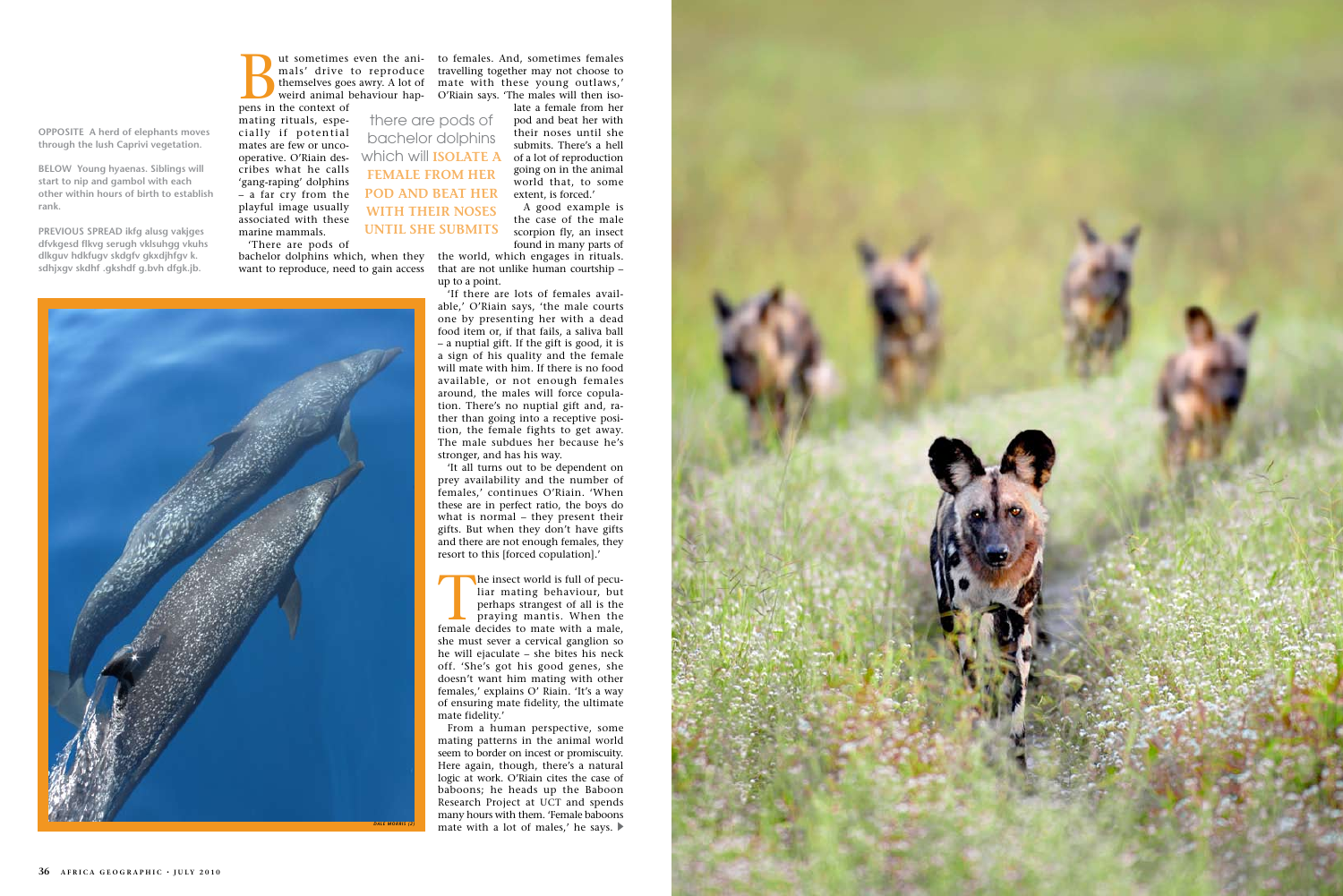But as with most other seemingly deviant animal behaviour, nature has a rationale. A male lion bent on taking over a pride has good reason to kill the cubs before mating with the lionesses. 'The male lion wants his genes passed on,' says O'Riain. 'The drive to commit infanticide is very strong. Why should you wait for the cubs to stop nursing before the best females are ready to copulate? They won't come into oestrus until they get rid of the cubs. You, the male lion, can accelerate that process.'

Lionesses resist this male drive by leading solitary lifestyles for roughly three weeks after their cubs are born – hiding them in the bush to protect them and even mating with the usurper to dupe him into thinking the cubs are his.

ertain species cause others to<br>
behave pathologically, in<br>
some cases driving them<br>
towards self-destruction. In<br>
what is known as 'host manipulation', behave pathologically, in some cases driving them towards self-destruction. In some parasites cause their hosts to make themselves more vulnerable so that the parasite can move on to the next stage of its life cycle. One example, says O'Riain, is a parasite-infested snail. 'The snail should stay hidden during the day, but this parasite changes its behaviour so it emerges from its hiding place and exposes itself to predators,' he says. 'Then the parasite travels to its eyes and causes them to pulse colours – it's like a neon sign flashing "Eat me, eat me!" So the snail has not only climbed out and made itself spatially vulnerable, it's flashing eyes will attract a bird to come along and eat, thereby helping the parasite to complete its life cycle. It's only when you figure out that the driver of the behaviour is a parasite that you understand what natural selection can get up to.'

This biological opportunism drives a lot of animal behaviour that humans might regard as cruel. Female evictions – animal moms kicking their offspring out of the family group – 'crystallise the whole conflict between the individual and the collective in animal societies', says O'Riain. 'Almost all cooperative behaviour has selfish underpinnings.' As witnessed in meerkat groups and graphically depicted in the television series *Meerkat Manor*,

'The females will even let their sons human world, probably the most copulate with them, although often abhorrent animal behaviour – to the the son is young and not yet produc-average person at least – is infanticide. ing sperm. Why? A very nice answer to The adult males of a number of spethis is that if many

males think they might be a father of your offspring, they will be favourably predisposed towards it. If anyone picks on your baby, you might have five males saying, "Hey, that's my child!" and defending it. The female is just

looking after her future investment.'

cies – lions, leopards,

While mating habits such as these might raise a few eyebrows in the wild dogs.

over breeding groups. Adult females kill infants (usually the offspring of others) far less frequently, although it has been documented in zebras, social mongooses and African

**OPPOSITE The Chyulu Hills are at the centre of a cattle- and people-free conservation area which will eventually link them with both the Tsavo and Amboseli national parks, establishing a major corridor for wildlife in the region.**

hippos, tree squirrels, baboons, vervet monkeys and zebras, for instance – kill youngsters, usually in situations where mates take A male lion bent on taking over a pride has good **REASON TO KILL THE CUBS BE-FORE MATING WITH THE LIONESSES**

**BELOW Joel Talala, like the other Maasai**  *morans* **who work on the Mbirikani Group Ranch, is committed to helping to conserve his land for future generations by monitoring lion movements and water usage, and form ing anti-poaching patrols.**